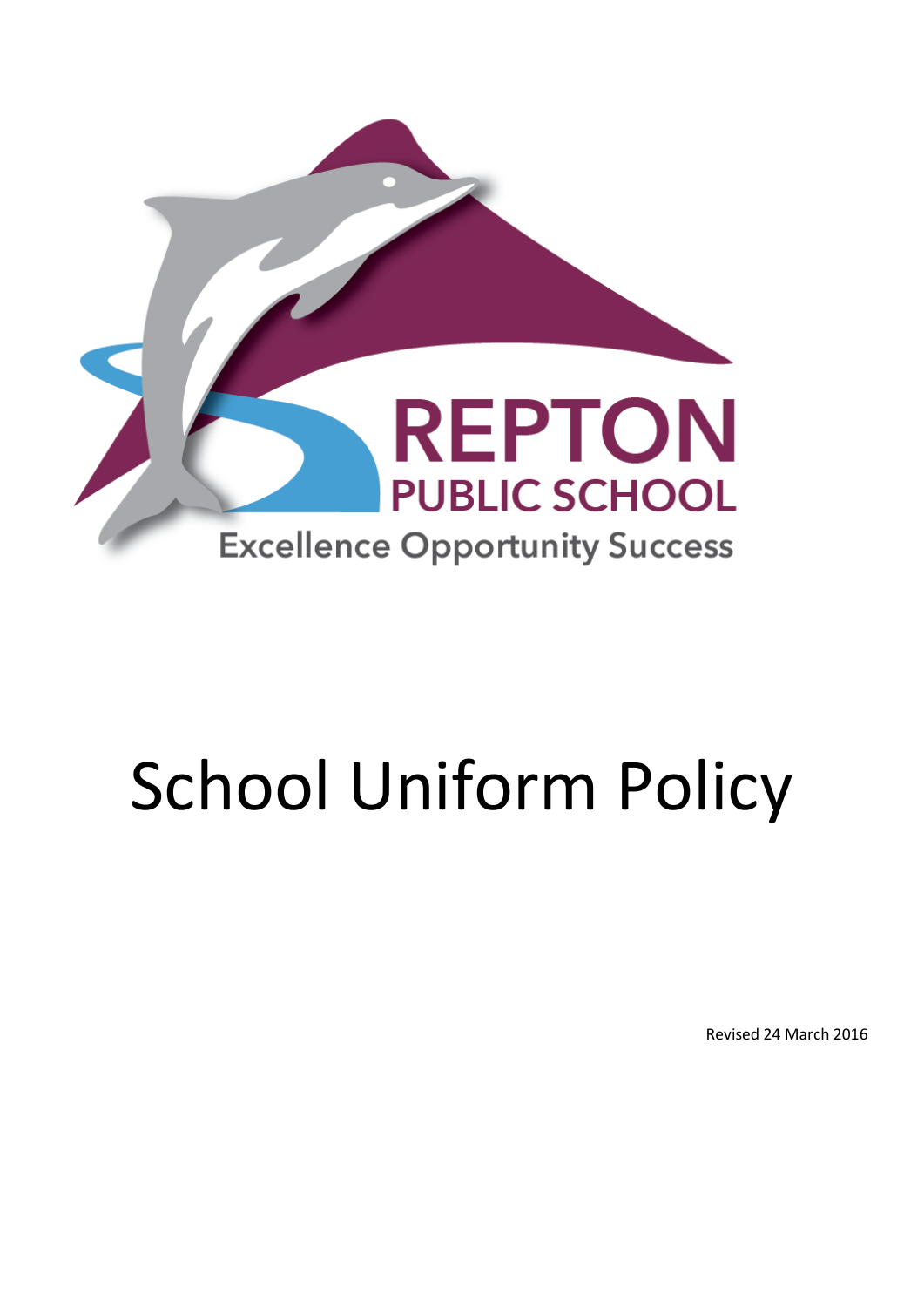

# **School Uniform Policy**

### **Purpose**

This policy outlines for the school community the purpose and reason for a uniform, the community expectation about the common standards and the processes in place to establish, change, purchase, regulate and monitor the school uniform.

## **Rationale**

At Repton Public School the wearing of full and correct school uniform is seen as important and is valued by the school community. As well as being a symbol of unity, pride, identity and belonging, it provides a measure of protection for students travelling to and from school. Issues of equality, health and safety, and expense are also factors that contribute to the establish of a uniform code. The Department of Education supports the wearing of school uniform and requires students to conform to acceptable general standards of dress inclusive of the school's uniform requirements.

Our community expects that the school will insist on sensible standards of clothing, good grooming and personal cleanliness.

Our uniform is:

- Comfortable, practical, safe, easy to launder, modest, cost-effective, hard-wearing, suited to school activities and seasonal weather patterns
- Distinctive providing a positive image for public education, our school and town
- Supportive of our sun-safe policy with a **'NO HAT, PLAY IN THE SHADE'** expectation and a bucket style hat
- Suitable for all body types and students K-6
- Inclusive in terms of cultural, religious and gender perspectives
- Enhanced by our school logo

#### **Aims**

- To maintain and enhance the positive image of the school in the community
- To develop a sense of pride in, and identification with our school
- To promote equality amongst all students
- To provide security for children travelling to and from school and on excursions
- To provide durable clothing that is cost effective and practical for our school community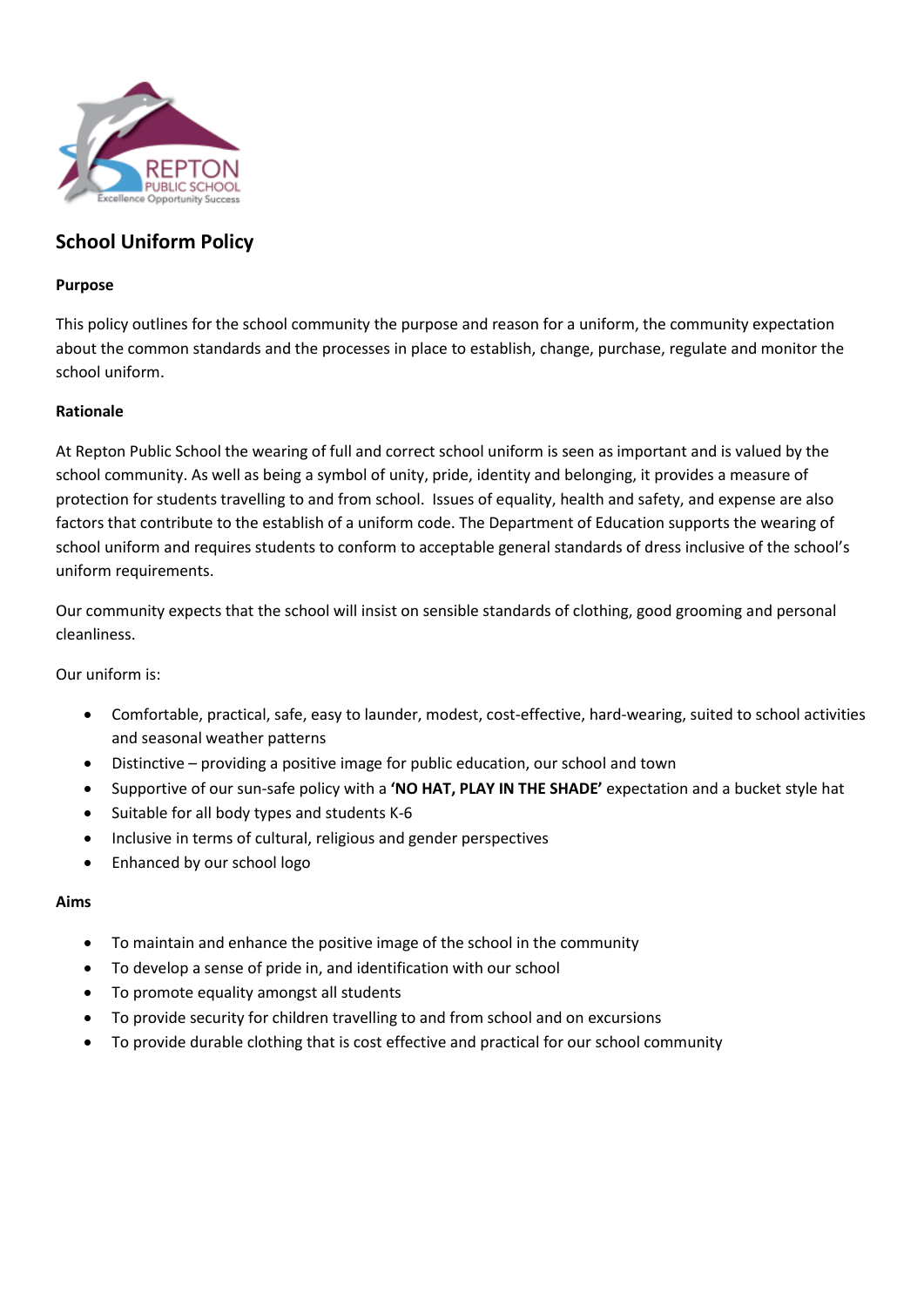

# **Key Policy Statements**

## **Communication and sales**

- School uniform sales are mostly conducted through our school office. Items can be ordered and pre-paid with order forms and money to be handed in to the front office.
- Any changes to the uniform will be undertaken under the auspices of the P&C and only after consultation with the school community as per DoE policy.
- Unclaimed, un-named items from the 'Lost Property' box will be cleared from the box each year and made available for purchase as second hand items through the P&C.
- Graduating students are encouraged to donate second-hand uniforms to the school.
- Families experiencing financial difficulties may apply for Student Assistance Funding to assist with uniform purchases.

# **Expectations**

- The school and parent community expects that students will be fully outfitted with winter and summer school uniforms.
- All items of school uniform must be clearly labelled with the students' name.
- If a student is unable to come to school in correct school uniform on any day, a note of explanation needs to be provided by the student's caregiver. A second hand uniform will be loaned to the child for the day. If a child presents without correct uniform and no note of explanation, the Principal will provide a second hand uniform to be worn during the school day. If a child presents without correct uniform on three consecutive occasions a note will be sent home from the class teacher requesting an explanation.
- It is expected that correct school uniform is worn at all times. Sport uniforms must only be worn on designated sport days.
- NO HAT, PLAY IN THE SHADE requires that any child without a school hat must remain in a shaded area during recess and lunch play times. During PE and sporting activities a hat must be worn. Hats are not worn inside classrooms and must be removed upon entering the hall for assemblies or other presentations.
- Black shoes with white socks (for girls, grey socks for boys) is the established standard footwear. Sport shoes may be worn on days where PE or sport activities are scheduled.
- Stud earrings and sleepers worn in ear, watches and small necklaces are the only acceptable jewellery.
- Nail polish and cosmetics should not be worn to school.
- The school community requires that the Principal be responsible for the implementation of the uniform standards and code in a manner consistent with the Student Code of Behaviour and School Welfare policies.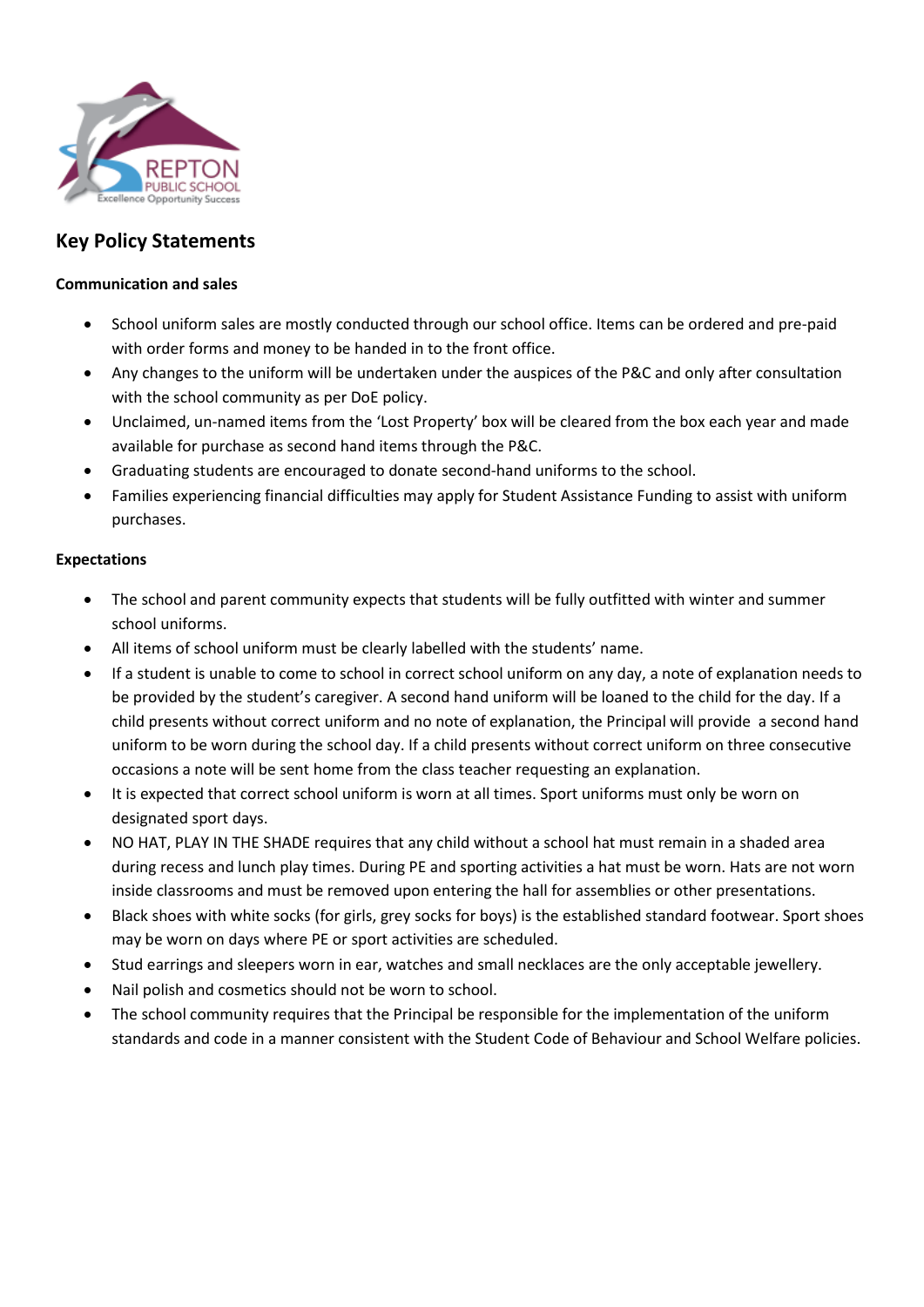

# **School Uniform Requirements**

## **Boys Uniform**

Summer :

- Grey shorts
- Repton Public School shirt
- Bucket or wide brimmed school hat
- Grey socks and enclosed shoes (preferably black)

Winter: Standard summer uniform plus additional options as followed:

- Maroon tracksuit pants
- Long grey pants
- Maroon school jumper with logo

Sports Uniform:

- Maroon basketball style shorts
- School shirt
- White socks and sport shoes

#### **Girls Uniform**

#### Summer:

- Skort mauve white and lemon check
- Skort- maroon stretch knit
- Repton Public School shirt
- Zip fronted shirtmaker dress mauve, white and lemon check
- White socks and enclosed shoes (preferably black)
- Wide brimmed or bucket school hat

Winter: Standard summer uniform plus additional option as follows:

- Maroon tracksuit pants
- Maroon school jumper/ zip up jacket
- Grey/maroon tights may be worn under skort or dress/tunic

#### Sports Uniform:

- Maroon shorts or skort
- School shirt
- White socks and sport shoes